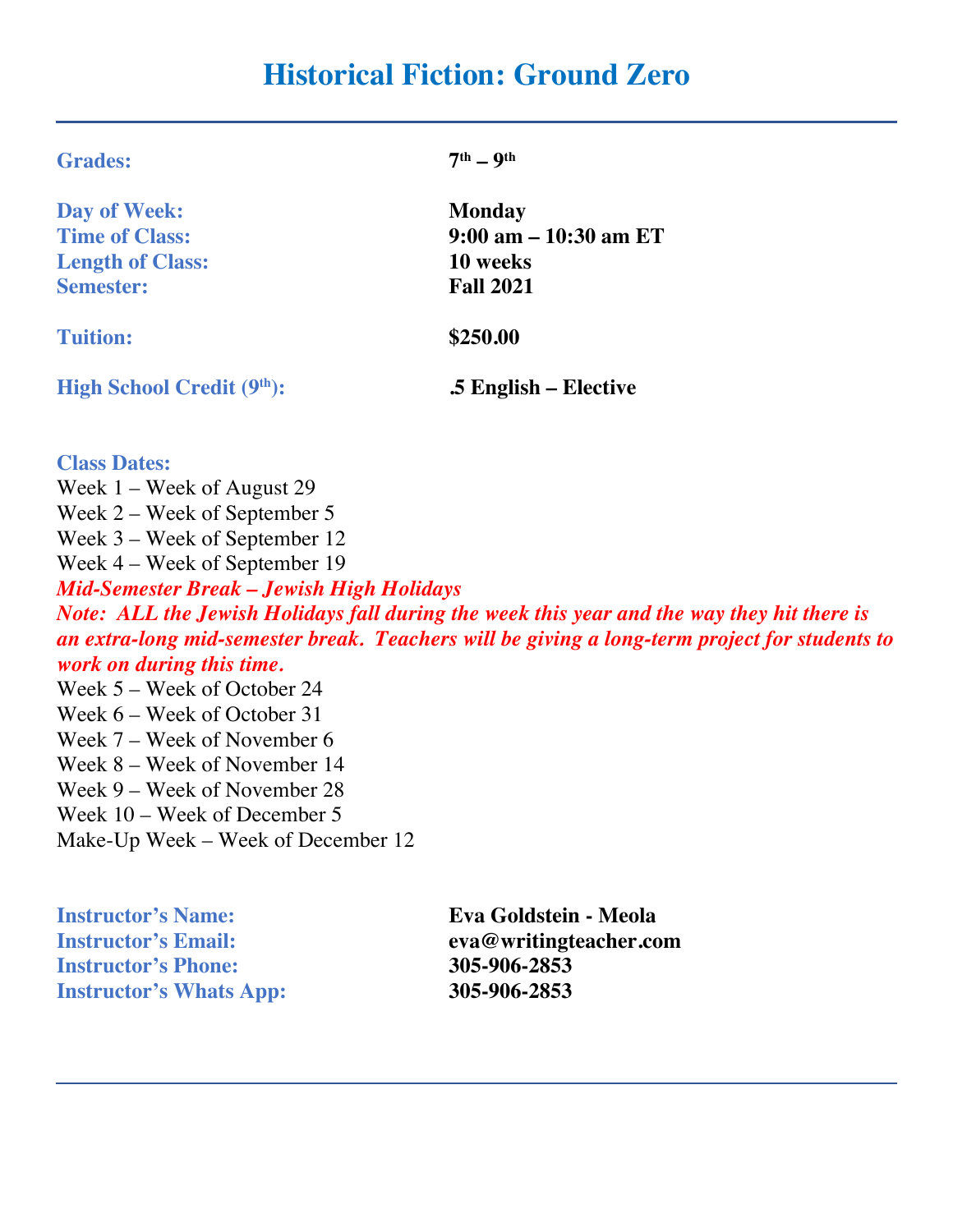# **Description of Class:**

Two kids. One devastating day.

September 11, 2001. New York City. Nine-year-old Brandon goes to work with his dad on the 107th floor of the World Trade Center. Out of nowhere an airplane slam into the tower, creating a fiery nightmare of terror and confusion that threatens everyone in the building. Can Brandon survive–and escape?

September 11, 2019. Afghanistan. Eleven-year-old Reshmina has grown up in the shadow of war, but she dreams of peace and progress. When a battle erupts in her village, Reshmina stumbles upon a wounded American soldier named Taz. Should she help him– and put herself and her family in mortal danger?

*Ground Zero* delivers a pulse-pounding and unforgettable take on history and hope, revenge, and fear–and the stunning links between the past and present

Together, we will explore both literature and a contemporary history lesson with the uplifting message that humanity's survival depends on us working for, not against, one another.

## **Class Approach:**

In literature circles, small groups of students gather to discuss a piece of literature in depth. The discussion is guided by students' responses to what they have read. You may hear talk about events and characters in the book, the author's craft, or personal experiences related to the story. Literature circles provide a way for students to engage in critical thinking and reflection as they read, discuss, and respond to books. Collaboration is at the heart of this approach. Students reshape and add onto their understanding as they construct meaning with other readers. Finally, literature circles guide students to deeper understanding of what they read through structured discussion and extended written and artistic response.

This specific course is geared toward higher level thinking. Each literature circle role is directly connected to the 11 elements of critical thinking: big ideas, rules, trends, patterns, language of the discipline, ethics, relationships over time, details, unanswered questions, across disciplines and multiple perspectives.

The class will be a combination of reading comprehension, discussion, lecture, and projects.

# **BECAUSE OF THE NATURE OF THE TOPIC, STUDENTS ARE NOT ALLOWED TO READ AHEAD OF THE CLASS.**

**Textbook:** *Ground Zero* by Alan Gratz https://www.amazon.com/Ground-Zero-Alan-Gratz/dp/0702306746/ref=tmm\_pap\_swatch\_0?\_encoding=UTF8&qid=&sr=